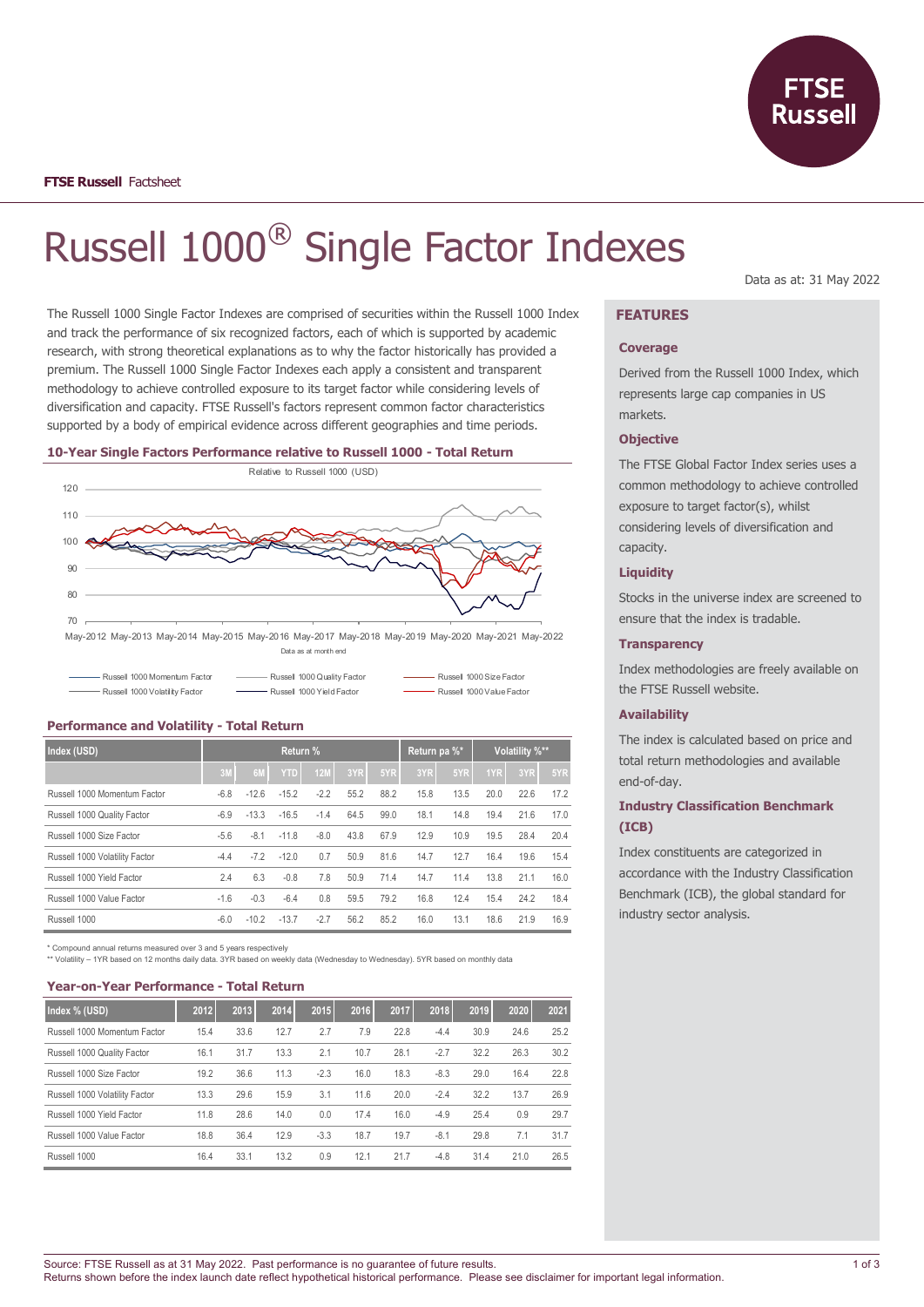# **Return/Risk Ratio and Drawdown - Total Return**

| Index (USD)                    | <b>Return/Risk Ratio</b> |     |     | Drawdown (%) |         |         |         |             |
|--------------------------------|--------------------------|-----|-----|--------------|---------|---------|---------|-------------|
|                                | 1YR                      | 3YR | 5YR | <b>10YR</b>  | 1YR     | 3YR     | 5YR     | <b>10YR</b> |
| Russell 1000 Momentum Factor   | $-0.1$                   | 0.6 | 0.8 | 1.0          | $-21.0$ | $-34.1$ | $-34.1$ | $-34.1$     |
| Russell 1000 Quality Factor    | $-0.1$                   | 0.7 | 0.9 | 1.1          | $-21.9$ | $-32.1$ | $-32.1$ | $-32.1$     |
| Russell 1000 Size Factor       | $-0.4$                   | 0.4 | 0.5 | 0.8          | $-19.8$ | $-42.3$ | $-42.3$ | $-42.3$     |
| Russell 1000 Volatility Factor | 0.0                      | 0.6 | 0.8 | 1.1          | $-17.3$ | $-33.5$ | $-33.5$ | $-33.5$     |
| Russell 1000 Yield Factor      | 0.5                      | 0.6 | 0.7 | 1.0          | $-7.7$  | $-37.4$ | $-37.4$ | $-37.4$     |
| Russell 1000 Value Factor      | 0.1                      | 0.6 | 0.7 | 1.0          | $-12.2$ | $-39.6$ | $-39.6$ | $-39.6$     |
| Russell 1000                   | $-0.1$                   | 0.6 | 0.8 | 1.0          | $-18.9$ | $-34.6$ | $-34.6$ | $-34.6$     |

Return/Risk Ratio – based on compound annual returns and volatility in Performance and Volatility table Drawdown - based on daily data

#### **Index Characteristics - Russell 1000 Single Factors**

| <b>Attributes</b>       | Russell 1000<br><b>Momentum Factor</b> | <b>Russell 1000 Quality</b><br>Factor | Russell 1000 Size<br>Factor |
|-------------------------|----------------------------------------|---------------------------------------|-----------------------------|
| Number of constituents  | 572                                    | 369                                   | 649                         |
| Dividend Yield %        | 1.43                                   | 1.20                                  | 1.59                        |
| Constituent (Wgt %)     |                                        |                                       |                             |
| Average                 | 0.17                                   | 0.27                                  | 0.15                        |
| Largest                 | 8.36                                   | 10.28                                 | 0.69                        |
| Median                  | 0.06                                   | 0.08                                  | 0.15                        |
| Top 10 Holdings (Wgt %) | 31.44                                  | 39.10                                 | 4.73                        |

# **Index Characteristics - Russell 1000 Single Factors (cont.)**

| <b>Attributes</b>       | Russell 1000 Volatility<br>Factor | Russell 1000 Yield<br>Factor | Russell 1000 Value<br>Factor |
|-------------------------|-----------------------------------|------------------------------|------------------------------|
| Number of constituents  | 237                               | 179                          | 691                          |
| Dividend Yield %        | 1.62                              | 3.07                         | 2.10                         |
| Constituent (Wgt %)     |                                   |                              |                              |
| Average                 | 0.42                              | 0.56                         | 0.14                         |
| Largest                 | 8.44                              | 3.72                         | 3.27                         |
| Median                  | 0.20                              | 0.28                         | 0.06                         |
| Top 10 Holdings (Wgt %) | 34.38                             | 27.83                        | 19.55                        |

# **INFORMATION**

# **Index Universe**

Russell 1000

**Index Launch**

28 September 2015

# **Base Date**

20 September 2013

**Base Value**

1000

# **Investability Screen**

Actual free float and liquidity screen applied to underlying

# **Index Calculation**

Index calculated real-time and end-of-day

**End-of-Day Distribution**

Via FTP and email

# **Currency**

USD, GBP, JPY, EUR, AUD

# **Review Dates**

Annually (June) Semi Annually (June and December) for Momentum

### **History**

Available from June 2001